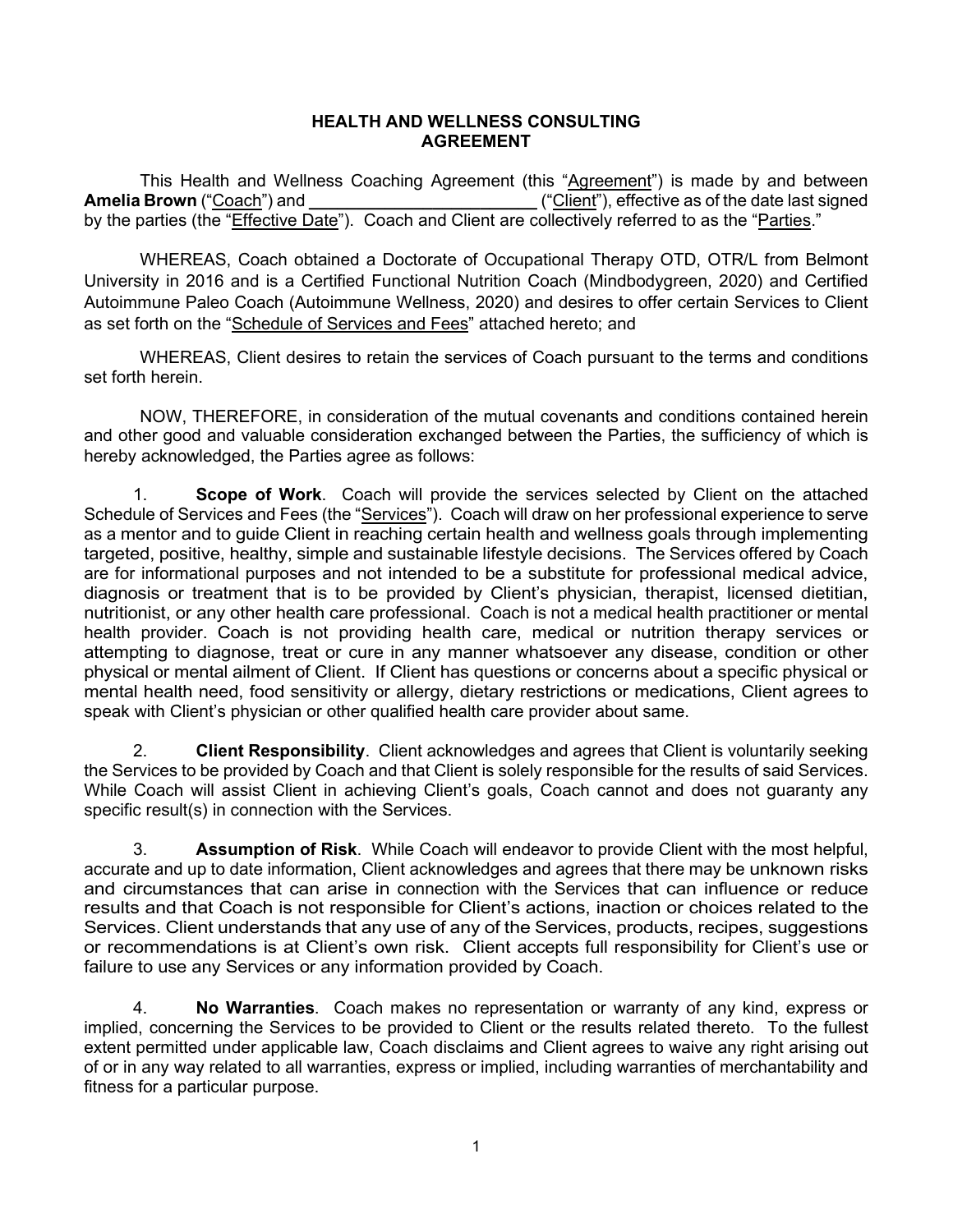5. **Indemnification and Limitation of Liability**. To the fullest extent permitted under applicable law, Client agrees to indemnify and hold Coach harmless from any and all claims, liabilities, losses, damages, costs, repayment obligations, or expenses, including court costs and attorneys' fees (collectively, "Claims") arising from the Services to be furnished by Coach to Client. Client shall defend all Claims and shall reimburse Coach for any expenses, including reasonable attorney's fees, incurred by Coach by reason of such Claims, irrespective of whether or not a formal proceeding or lawsuit has been commenced or is such claim is meritorious. Client acknowledges that Client's indemnification of Coach as set forth in this Section is a material inducement for Coach agreeing to furnish the Services, and if not for Client's agreement to the foregoing indemnification, Coach would not have entered into this Agreement.

6. **Cancellation Policy**. Client may cancel or reschedule appointments via email or text message without penalty with 24 hours prior written notice. Cancellations with less than 24 hours notice will be subject to the full charge related to the appointment.

7. **Termination**. Either Party may terminate this Agreement at any time and for any reason whatsoever. If this Agreement is so terminated, then Client shall pay Coach for any Services furnished as of the date of termination; and, thereafter, the Parties shall have no further obligations to each other and this Agreement shall be of no further force or effect.

8. **Entire Agreement**. This Agreement supersedes all prior discussions and agreements between Client and Coach with respect to the matters set forth herein. This Agreement contains the sole and entire understanding between Client and Coach with respect to the Services contemplated under this Agreement, and all offers, agreements and representations heretofore made between the Parties are merged into this Agreement. This Agreement reflects the negotiated agreement of the Parties. Each Party acknowledges that they have been afforded the opportunity to seek competent legal counsel, and that each have made an informed choice as to whether or not to be represented by legal counsel. Accordingly, this Agreement shall be construed as if both Parties jointly prepared it, and no presumption against one Party or the other shall govern the interpretation or construction of any of the provisions of this Agreement. This Agreement shall not be modified or amended in any respect except by a written agreement signed by the Parties.

9. **Applicable Law**. This Agreement shall be governed by and construed and enforced in accordance with the laws of the State of Tennessee.

10. **Counterparts and Signatures**. This Agreement may be executed in multiple counterparts, each of which shall be deemed an original and all of which, collectively, shall be one and the same instrument. Further electronic signatures shall be as binding as originals, and signatures transmitted by electronic means shall be deemed originals and shall be binding upon the Parties.

WHEREFORE, the Parties have executed the foregoing Agreement, having fully read and understood its contents after having had adequate opportunity to have its meaning and affect fully explained to them.

**CLIENT: COACH:** 

Print **Amelia Brown** 

 $\_$  , and the set of the set of the set of the set of the set of the set of the set of the set of the set of the set of the set of the set of the set of the set of the set of the set of the set of the set of the set of th